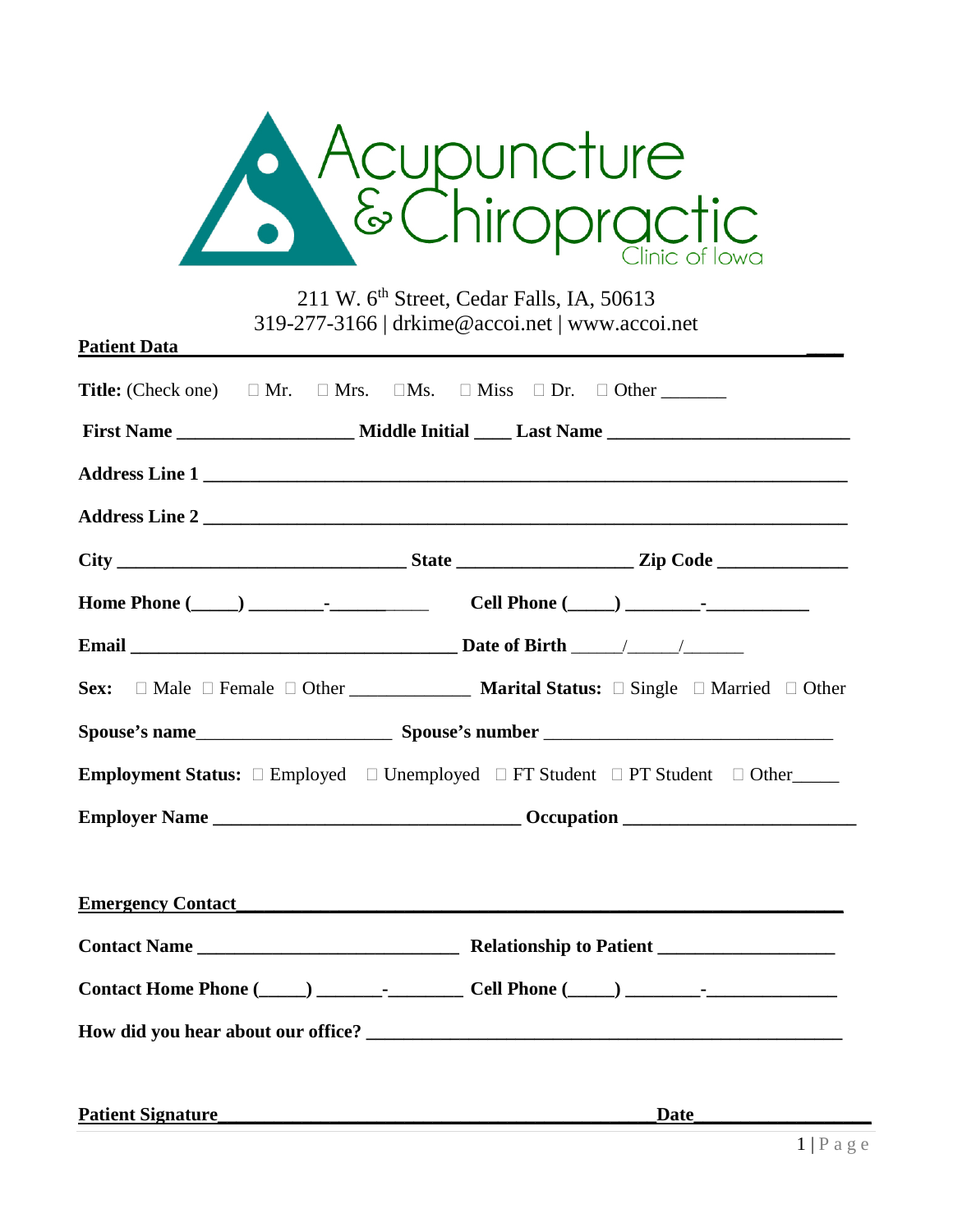### **Patient Medical History \_\_\_\_\_\_ \_\_\_\_**

| <b>Medical Conditions:</b> (Check all that apply to you)            |                                              |                 |                                                       |                        |                     |
|---------------------------------------------------------------------|----------------------------------------------|-----------------|-------------------------------------------------------|------------------------|---------------------|
| $\Box$ Cancer<br>$\Box$ Arthritis                                   |                                              | $\Box$ Diabetes | □ Heart Disease                                       |                        |                     |
| $\Box$ Hypertension                                                 |                                              |                 | $\Box$ Psychiatric Illness                            | $\Box$ Skin Disorder   | $\Box$ Stroke       |
| $\Box$ Other                                                        |                                              |                 |                                                       |                        |                     |
| <b>Surgeries:</b> (Check all that apply to you)                     |                                              |                 |                                                       |                        |                     |
| $\Box$ Appendectomy                                                 |                                              |                 | $\Box$ Cardiovascular procedure $\Box$ Cervical spine |                        | $\Box$ Hysterectomy |
| $\Box$ Joint Replacement $\Box$ Prostate                            |                                              |                 |                                                       | $\Box$ Lumbar spine    | □ Gall Bladder      |
| $\Box$ Brain                                                        | $\Box$ Shoulder                              |                 | $\Box$ Thoracic spine                                 | $\Box$ Knee            |                     |
| $\Box$ Carpal Tunnel                                                |                                              |                 | $\Box$ Gastro-intestinal                              | $\Box$ Uro-genital     | $\Box$ Hernia       |
| $\Box$ Other                                                        |                                              |                 |                                                       |                        |                     |
|                                                                     |                                              |                 |                                                       |                        |                     |
| <b>Allergies:</b> (Check all that apply to you)<br>$\Box$ Eggs      |                                              |                 | $\Box$ Fish and Shellfish                             | $\Box$ Milk or Lactose | $\Box$ Peanuts      |
| $\Box$ Soy                                                          |                                              | $\Box$ Sulfites |                                                       | $\Box$ Wheat/Glutens   | $\Box$ Other        |
|                                                                     |                                              |                 |                                                       |                        |                     |
| <b>Social History:</b> (Check all that apply to you)                |                                              |                 |                                                       |                        |                     |
| Caffeine use: $\Box$ occasional                                     |                                              |                 | $\Box$ often                                          | $\Box$ never           |                     |
| Drink Alcohol: $\square$ occasional                                 |                                              |                 | $\Box$ often                                          | $\Box$ never           |                     |
| Exercise:                                                           | $\Box$ occasional $\Box$ often               |                 |                                                       | $\Box$ never           |                     |
| Chew Tobacco: $\Box$ occasional                                     |                                              |                 | $\Box$ often                                          | $\Box$ never           |                     |
| Cigarettes: $\square$ <1 pack/day                                   |                                              |                 | $\Box$ >1 pack/day                                    | $\Box$ never           |                     |
| Wear Seat Belts: $\Box$ occasional<br>$\Box$ always<br>$\Box$ never |                                              |                 |                                                       |                        |                     |
|                                                                     |                                              |                 |                                                       |                        |                     |
| <b>Family History:</b> (Check all that apply)                       |                                              |                 |                                                       |                        |                     |
| Arthritis:                                                          | $\Box$ Parent                                | $\Box$ Sibling  |                                                       |                        |                     |
| Cancer:                                                             | $\Box$ Parent<br>$\Box$ Sibling              |                 |                                                       |                        |                     |
| Diabetes:<br>$\Box$ Parent<br>$\Box$ Sibling                        |                                              |                 |                                                       |                        |                     |
|                                                                     | Heart Disease □ Parent<br>$\Box$ Sibling     |                 |                                                       |                        |                     |
|                                                                     | Hypertension $\Box$ Parent<br>$\Box$ Sibling |                 |                                                       |                        |                     |
| <b>Stroke</b>                                                       | $\Box$ Sibling<br>$\Box$ Parent              |                 |                                                       |                        |                     |
| Thyroid □ Parent □ Sibling                                          |                                              |                 |                                                       |                        |                     |
| Other                                                               |                                              |                 |                                                       |                        |                     |
| Are you pregnant? Yes_____ No ______N/A_______                      |                                              |                 |                                                       |                        |                     |
|                                                                     |                                              |                 |                                                       |                        |                     |
|                                                                     |                                              |                 |                                                       |                        |                     |

\_\_\_\_\_\_\_\_\_\_\_\_\_\_\_\_\_\_\_\_\_\_\_\_\_\_\_\_\_\_\_\_\_\_\_\_\_\_\_\_\_\_\_\_\_\_\_\_\_\_\_\_\_\_\_\_\_\_\_\_\_\_\_\_\_\_\_\_\_\_\_\_\_\_\_\_\_\_\_\_\_\_\_\_\_ \_\_\_\_\_\_\_\_\_\_\_\_\_\_\_\_\_\_\_\_\_\_\_\_\_\_\_\_\_\_\_\_\_\_\_\_\_\_\_\_\_\_\_\_\_\_\_\_\_\_\_\_\_\_\_\_\_\_\_\_\_\_\_\_\_\_\_\_\_\_\_\_\_\_\_\_\_\_\_\_\_\_\_\_\_ \_\_\_\_\_\_\_\_\_\_\_\_\_\_\_\_\_\_\_\_\_\_\_\_\_\_\_\_\_\_\_\_\_\_\_\_\_\_\_\_\_\_\_\_\_\_\_\_\_\_\_\_\_\_\_\_\_\_\_\_\_\_\_\_\_\_\_\_\_\_\_\_\_\_\_\_\_\_\_\_\_\_\_\_\_ \_\_\_\_\_\_\_\_\_\_\_\_\_\_\_\_\_\_\_\_\_\_\_\_\_\_\_\_\_\_\_\_\_\_\_\_\_\_\_\_\_\_\_\_\_\_\_\_\_\_\_\_\_\_\_\_\_\_\_\_\_\_\_\_\_\_\_\_\_\_\_\_\_\_\_\_\_\_\_\_\_\_\_\_\_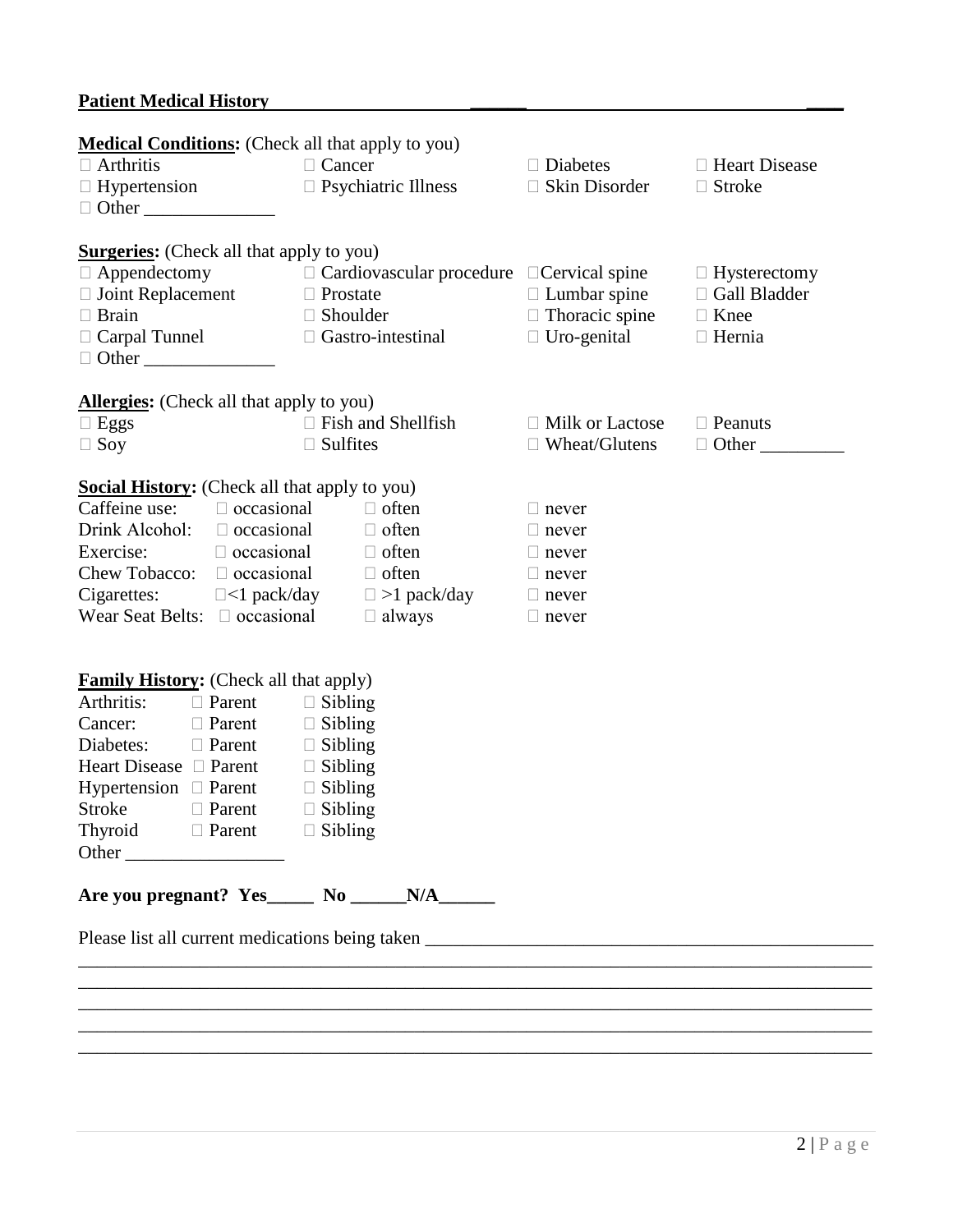**Indicate on the body diagram where you are experiencing the following symptoms:**

| $\sim$<br>$\overline{\phantom{a}}$<br>$\leq$                                         | W<br>$\epsilon$<br>w | 111111111 |  |
|--------------------------------------------------------------------------------------|----------------------|-----------|--|
| Describe your symptoms in order of severity, with worse symptom being #1: __________ |                      |           |  |
|                                                                                      |                      |           |  |

| When did your symptoms begin?                        | <b>Month</b>                                        | Day                                                                                                           | Year                                                   |
|------------------------------------------------------|-----------------------------------------------------|---------------------------------------------------------------------------------------------------------------|--------------------------------------------------------|
|                                                      |                                                     | <b>Are your symptoms a result of:</b> $\Box$ Motor Vehicle Accident $\Box$ Work related Accident $\Box$ Other |                                                        |
|                                                      |                                                     |                                                                                                               |                                                        |
|                                                      | How often do you experience your symptoms?          |                                                                                                               |                                                        |
| $\Box$ Constantly<br>$(76-100\% \text{ of the day})$ | $\Box$ Frequently<br>$(51-75\% \text{ of the day})$ | $\Box$ Occasionally<br>$(26-50\% \text{ of the day})$                                                         | $\Box$ Intermittently<br>$(0-25\% \text{ of the day})$ |
|                                                      | What describes the nature of your symptoms?         |                                                                                                               |                                                        |
| $\Box$ Sharp                                         | $\Box$ Dull ache                                    | $\Box$ Numb                                                                                                   | $\Box$ Shooting                                        |
| $\Box$ Burning                                       | $\Box$ Tingling                                     | $\Box$ Stabbing                                                                                               | $\Box$ Other                                           |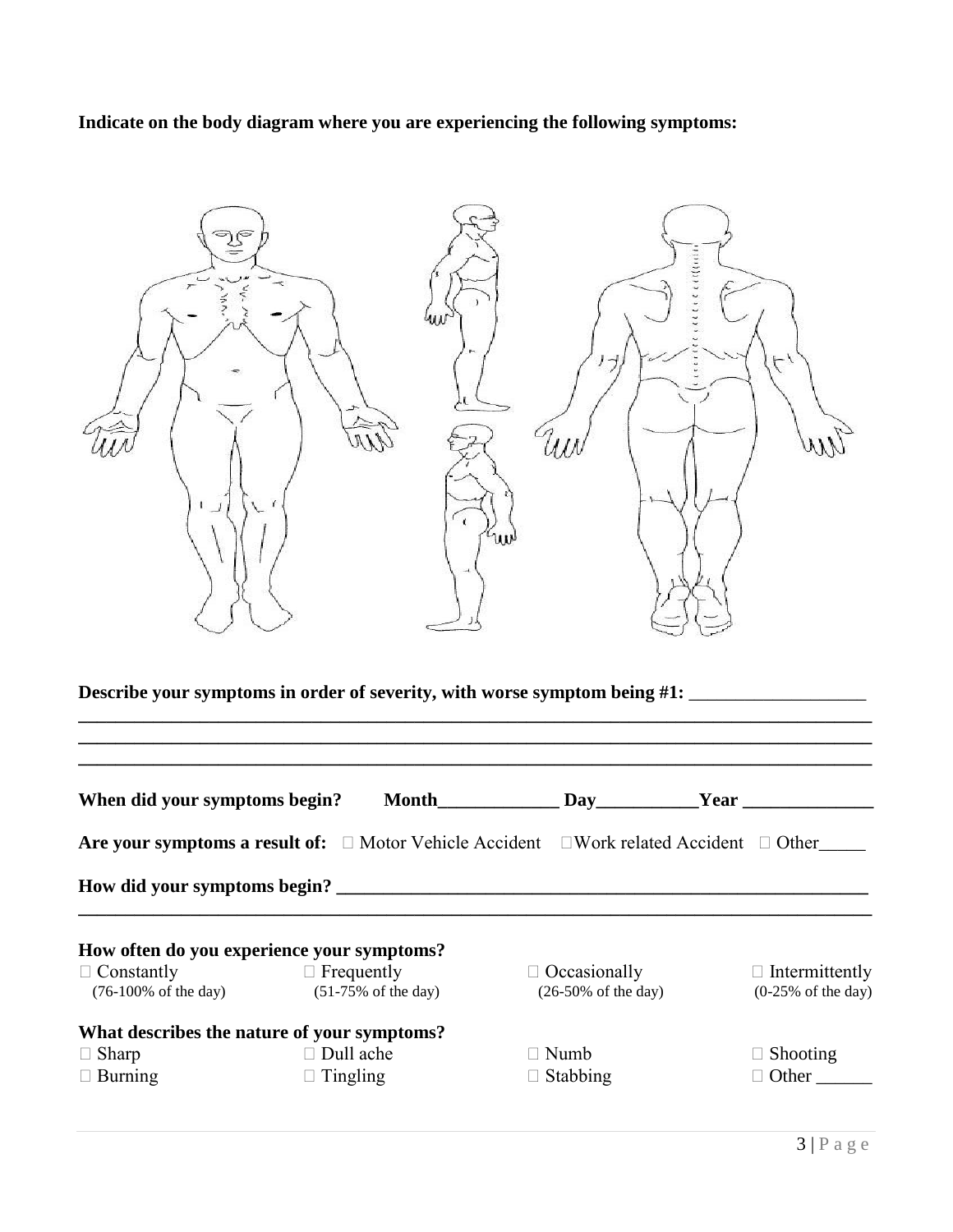### Acupuncture & Chiropractic Clinic Of Iowa 211 W.  $6\text{th}$  Street, Cedar Falls, IA, 50613 319-277-3166 | drkime@accoi.net | www.accoi.net

# **HIPAA Patient Consent Form**

The Department of Health and Human Services has established a "Privacy Rule" to help insure that personal health care information is protected for privacy. The Privacy Rule was also created to provide a standard for certain health care providers to obtain their patients' consent for uses and disclosures of health information about the patient to out treatment, payment, or health care operations.

As our patient, we want you to know that we respect the privacy of your personal medical records and will do all we can to secure and protect your privacy. When it is appropriate and necessary, we provide the minimum necessary information to only those we feel are in need of your health care information about treatment, payment, or health care operations, in order to provide health care that is in your best interest. **Your Personal Health Information (PHI) will never be given to any entity besides what is required for your treatment, payment, and health care operations.** 

We also want you to know that we support your full access to your personal medical records. WE may have indirect treatment relationships with you (such as radiologists that only interact with physicians not patients), and may have to disclose personal health information for purpose of treatment, payment, or health care operations. These entities are more often not required to obtain patient consent.

You may refuse to consent to the use or disclosure of your personal health information, but this must be in writing. Under this law, we have the right to refuse to treat you should you choose to refuse to disclose your Personal Health Information (PHI). If you choose to give consent in this document, at some future time you may request to refuse all or part of your PHI. You may not revoke actions that have already been taken which replied on this or a previously signed consent.

If you have any objections to this form, please ask to speak with our HIPAA COmpliance Officer.

You have the right to review our privacy notice, to request restrictions, and revoke consent in writing after you have reviewed our privacy notice.

| Date: |
|-------|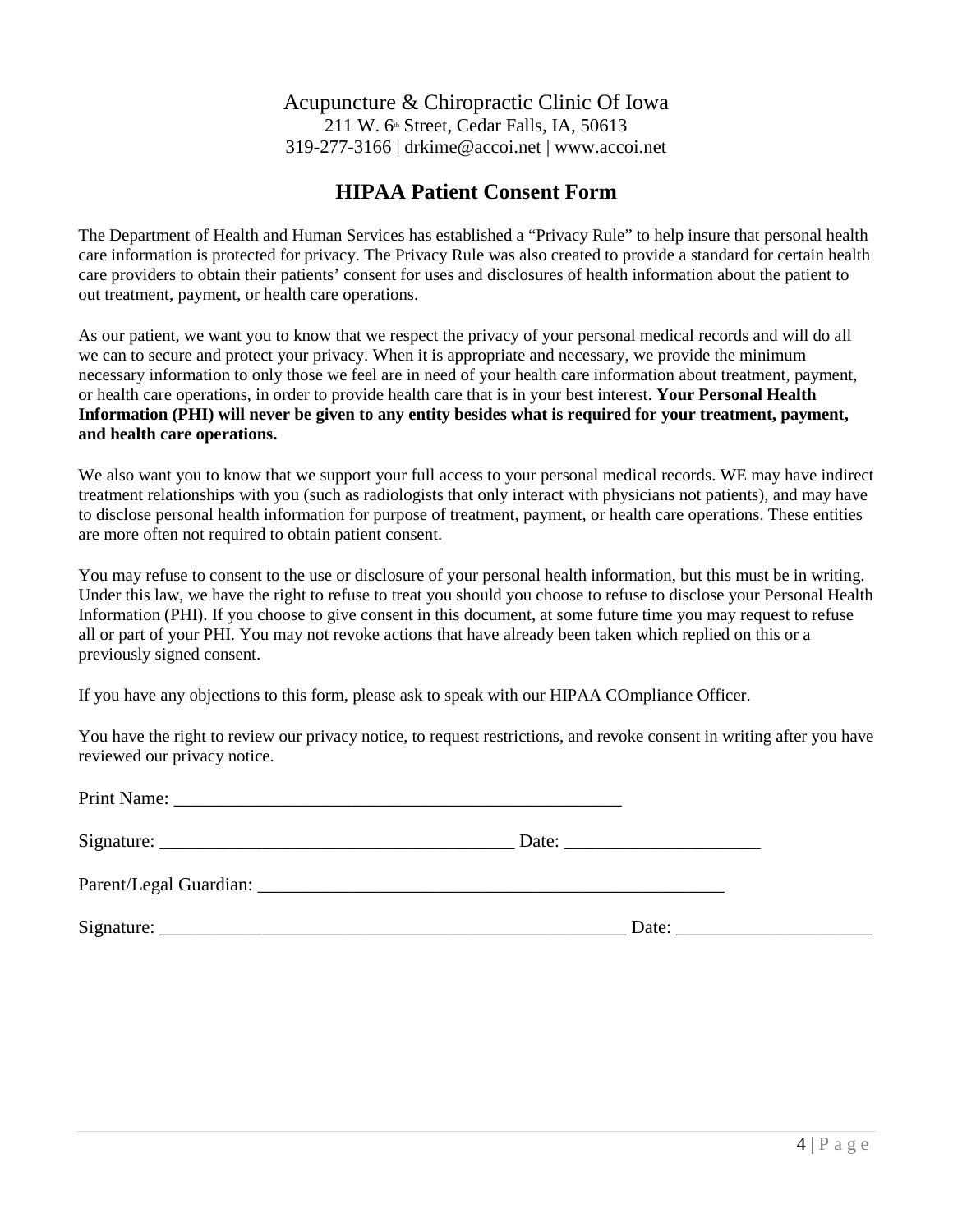

# **Consent for Chiropractic Treatment**

Chiropractic is an alternative health care option that primarily involves the doctor of chiropractic applying specific adjustments in different areas of the spine. The goal of chiropractic treatment is to remove spinal misalignments (known as subluxations) in an attempt to restore proper nervous system function. Benefits of chiropractic care may include, but are not limited to, an increase in range of motion, a decrease in pain level, or a decrease in muscle spasm.

As with any other health care profession, chiropractic care is not without risks. The following summary outlines some, but not all, of the significant risks and/or probable risks associated with manual therapy techniques used by doctors of chiropractic.

- While rare, some patients may experience short term aggravation of symptoms or muscle and ligament strains and/or sprains as a result of manual therapy techniques.
- Although uncommon, rib fractures have also been known to occur following certain manual therapy procedures.
- There are reported cases of an interruption of blood flow to the brain (commonly called a stroke) Associated with visits to medical doctors and chiropractors
- However, you being informed of this reported associated because a stroke may cause serious neurological impairment or even death.
- The possibility of such injuries occurring in association with upper cervical adjustment is extremely remote.
- There are rate reported cases of disc injuries identified following cervical and lumbar spinal adjustment, although no scientific evidence has demonstrated such injuries are caused, or may be caused, by spinal adjustments or other chiropractic treatment.

The probability of a patient experiencing on of these adverse effects ranges from 1 in 1 million to 1 in 20 million. The doctor of chiropractic has been trained to screen patients to determine if they are at risk for any of these conditions. If the patient is determined to be at risk, then the patient is advised to seek proper care before chiropractic treatment will be attempted.

My signature below indicates that I acknowledge that I have read this consent, that I have had the risks benefits, and costs of chiropractic treatment explained to me and that all of the questions pertaining to my treatment have been satisfactorily answered.

My signature below also represents my consent to the chiropractic treatment recommended to me by my chiropractor including any and all spinal adjustments. I intend this consent to apply to all my present and future chiropractic care.

#### PRINTED NAME:

PATIENT SIGNATURE: \_\_\_\_\_\_\_\_\_\_\_\_\_\_\_\_\_\_\_\_\_\_\_\_\_\_\_\_\_\_\_\_\_\_\_\_\_\_\_\_\_\_\_\_\_\_\_\_\_\_\_\_\_\_\_\_\_\_\_

Date: \_\_\_\_\_\_\_\_\_\_\_\_\_\_\_\_\_\_\_\_\_\_\_\_\_